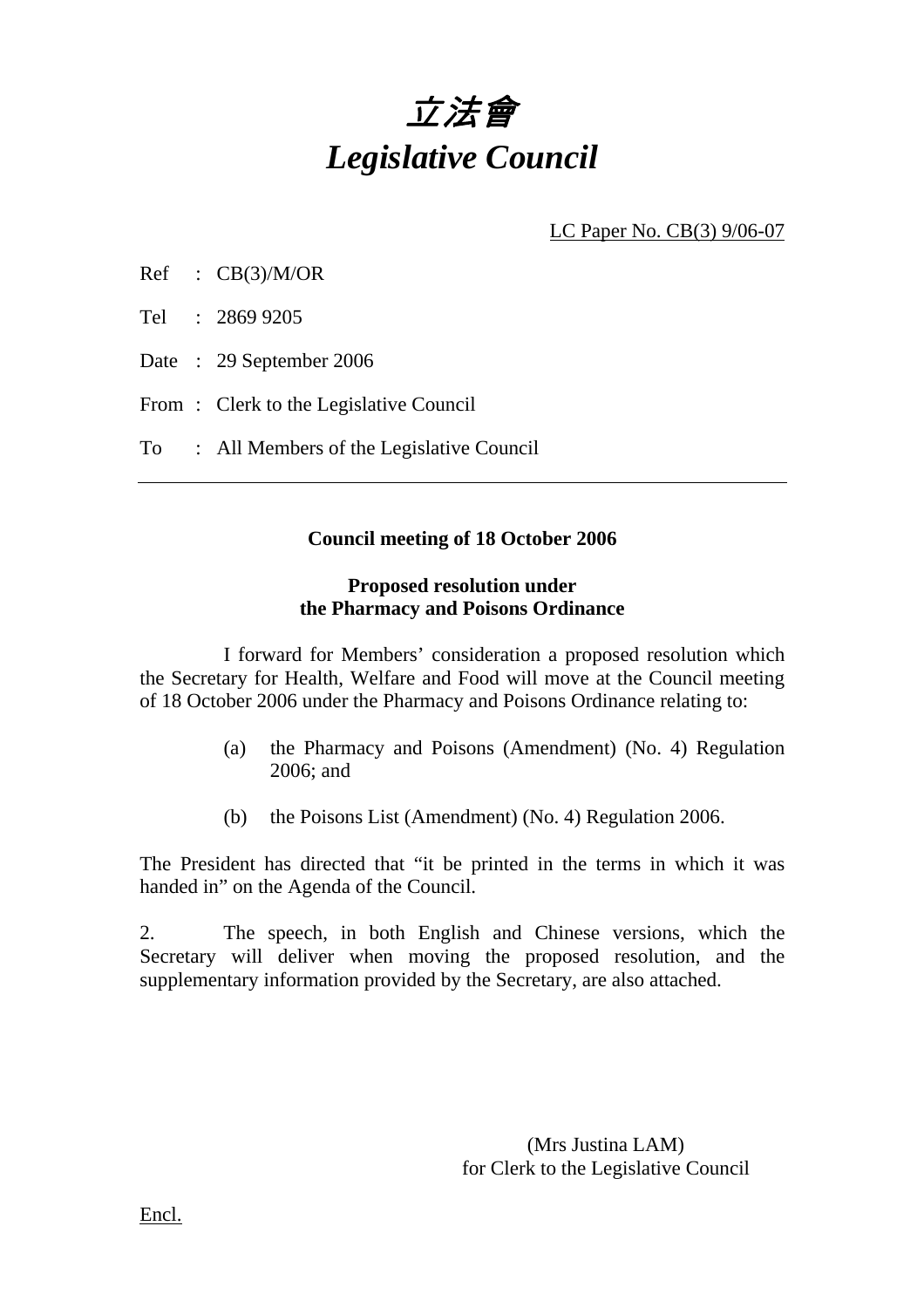#### PHARMACY AND POISONS ORDINANCE

#### **RESOLUTION**

\_\_\_\_\_\_\_\_\_\_\_\_\_\_\_\_\_

(Under section 29 of the Pharmacy and Poisons Ordinance (Cap. 138))

\_\_\_\_\_\_\_\_\_\_\_\_\_\_\_\_\_

RESOLVED that the following Regulations, made by the Pharmacy and Poisons Board on 25 September 2006, be approved –

- (*a*) the Pharmacy and Poisons (Amendment)(No. 4) Regulation 2006; and
- (*b*) the Poisons List (Amendment)(No. 4) Regulation 2006.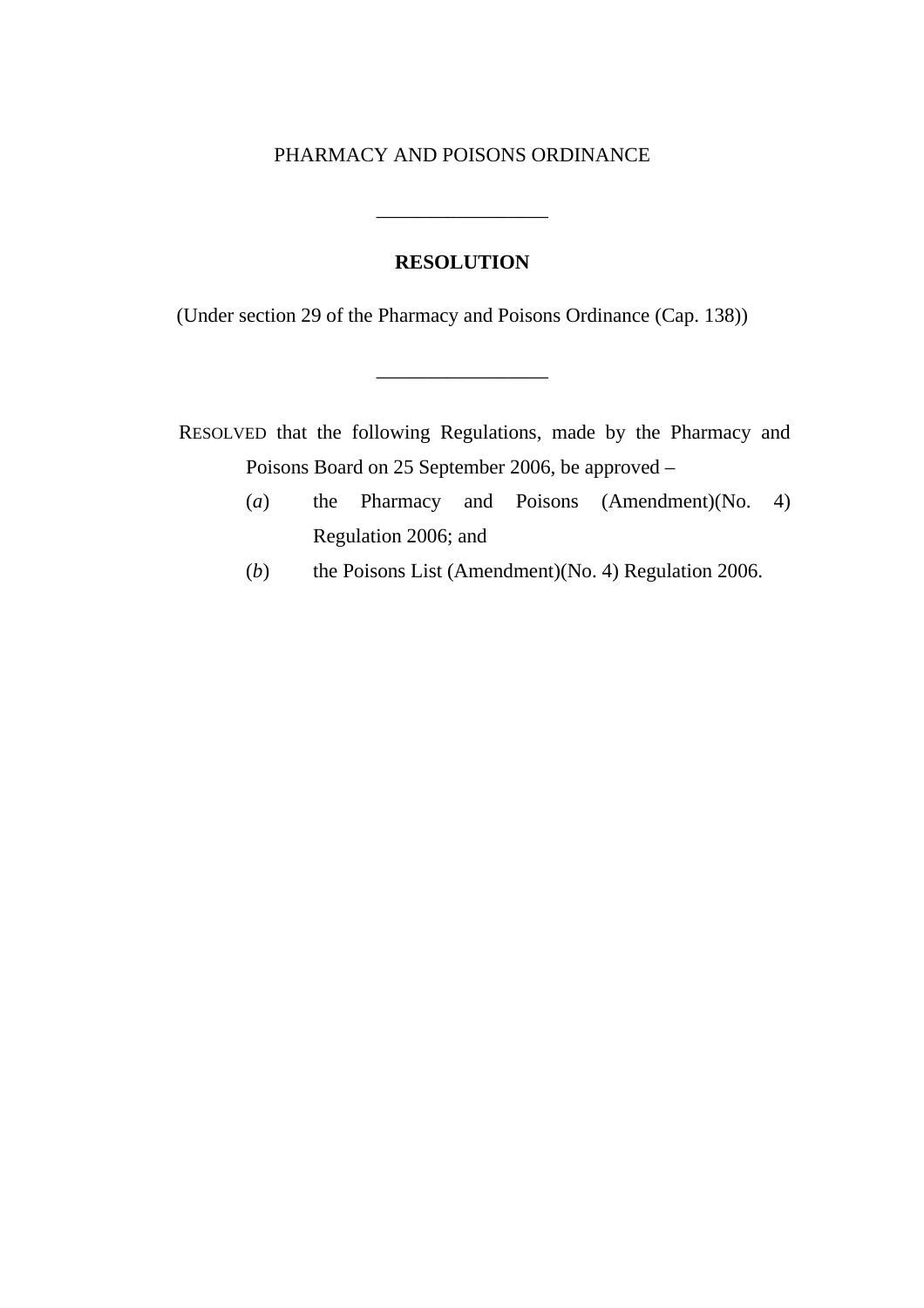## **PHARMACY AND POISONS (AMENDMENT)(NO. 4) REGULATION 2006**

(Made by the Pharmacy and Poisons Board under section 29 of the Pharmacy and Poisons Ordinance (Cap. 138) subject to the approval of the Legislative Council)

#### **1. Substances falling within the Poisons List to which special restrictions apply under regulations 3 and 5**

The First Schedule to the Pharmacy and Poisons Regulations (Cap. 138 sub.

leg. A) is amended, under the heading "A" –

- (*a*) by adding "Alefacept";
- (*b*) in the item relating to "Antisera, antitoxins, immunoglobulins and vaccines", by adding "Human papillomavirus" after "Herpes simplex";
- (*c*) by adding "Dexrazoxane; its salts";
- (*d*) by adding "Ibritumomab tiuxetan";
- (*e*) by adding "Pegfilgrastim";
- (*f*) by adding "Poractant alfa";
- (*g*) by adding "Thyrotropin alfa".

#### **2. Substances required by regulation 9 to be sold by retail only upon a prescription given by a registered medical practitioner, registered dentist or registered veterinary surgeon**

The Third Schedule is amended, under the heading "A" –

- (*a*) by adding "Alefacept";
- (*b*) in the item relating to "Antisera, antitoxins, immunoglobulins and vaccines", by adding "Human papillomavirus" after "Herpes simplex";
- (*c*) by adding "Dexrazoxane; its salts";
- (*d*) by adding "Ibritumomab tiuxetan";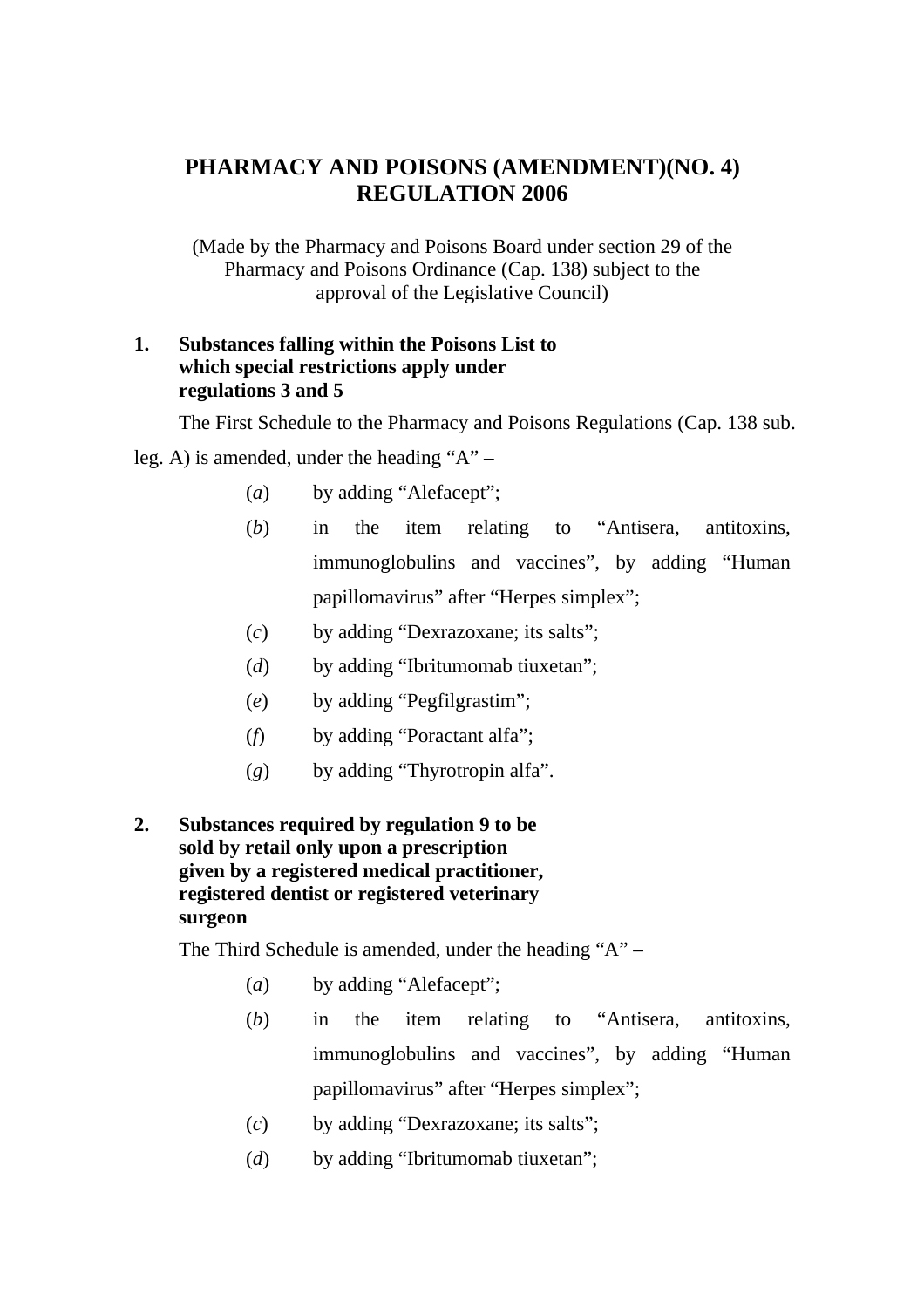- (*e*) by adding "Pegfilgrastim";
- (*f*) by adding "Poractant alfa";
- (*g*) by adding "Thyrotropin alfa".

Chairman, Pharmacy and Poisons Board

25 September 2006

#### **Explanatory Note**

This Regulation amends the First and Third Schedules to the Pharmacy and Poisons Regulations (Cap. 138 sub. leg. A) ("the principal Regulations") to add 7 substances to the First and Third Schedules respectively so that the sale and storage of those substances are subject to the restrictions imposed under the Pharmacy and Poisons Ordinance (Cap. 138) and the principal Regulations.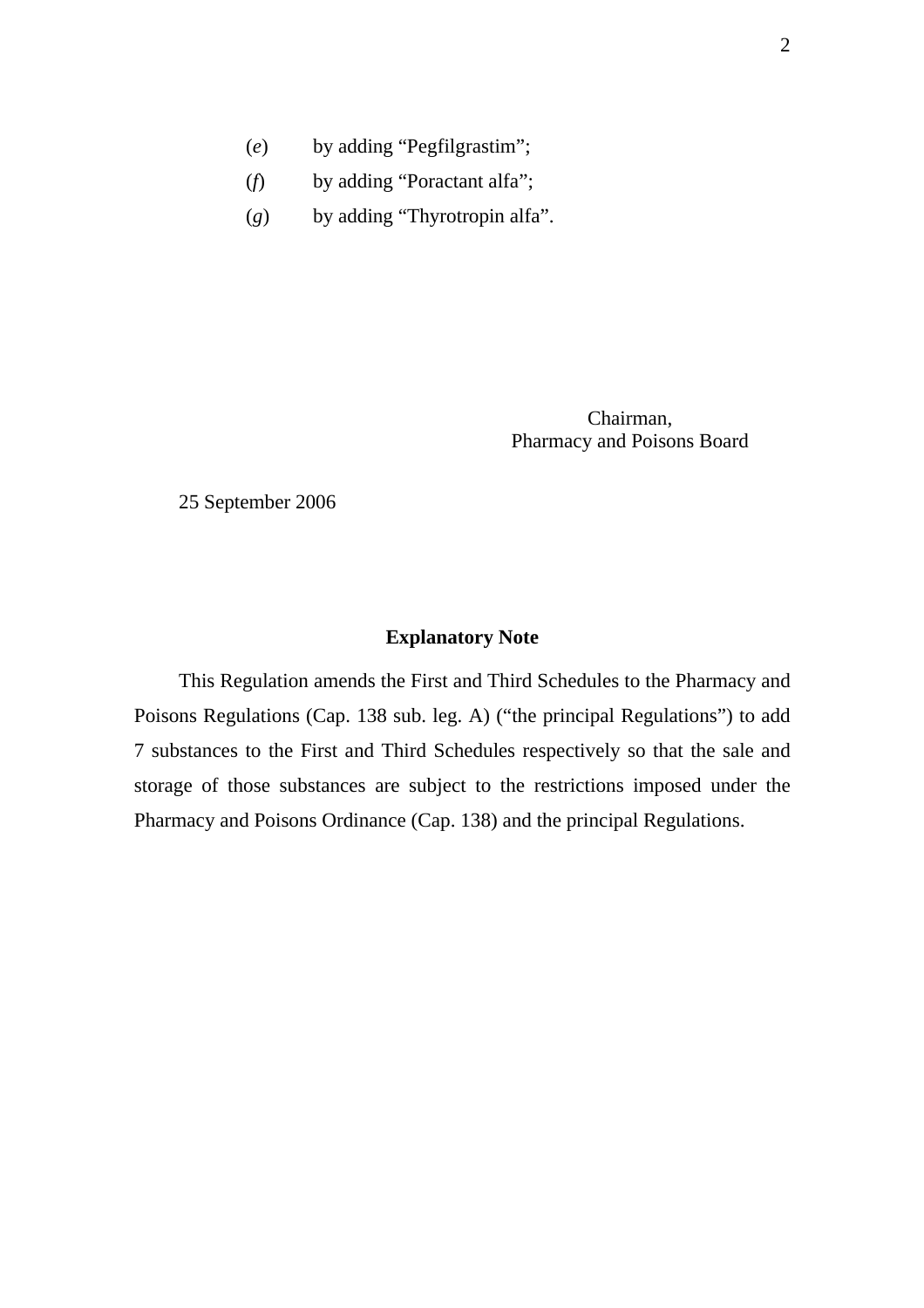## **POISONS LIST (AMENDMENT)(NO. 4) REGULATION 2006**

(Made by the Pharmacy and Poisons Board under section 29 of the Pharmacy and Poisons Ordinance (Cap. 138) subject to the approval of the Legislative Council)

#### **1. The Poisons List**

The Schedule to the Poisons List Regulations (Cap. 138 sub. leg. B) is amended, in Part I, under the heading "A" –

- (*a*) by adding "Alefacept";
- (*b*) in the item relating to "Antisera, antitoxins, immunoglobulins and vaccines", by adding "Human papillomavirus" after "Herpes simplex";
- (*c*) by adding "Dexrazoxane; its salts";
- (*d*) by adding "Ibritumomab tiuxetan";
- (*e*) by adding "Pegfilgrastim";
- (*f*) by adding "Poractant alfa";
- (*g*) by adding "Thyrotropin alfa";
- (*h*) in the item "吩諾嗎汛;其鹽類;其酯類及醚類;它門 的鹽類", in the Chinese text, by repealing "門" and substituting "們".

Chairman, Pharmacy and Poisons Board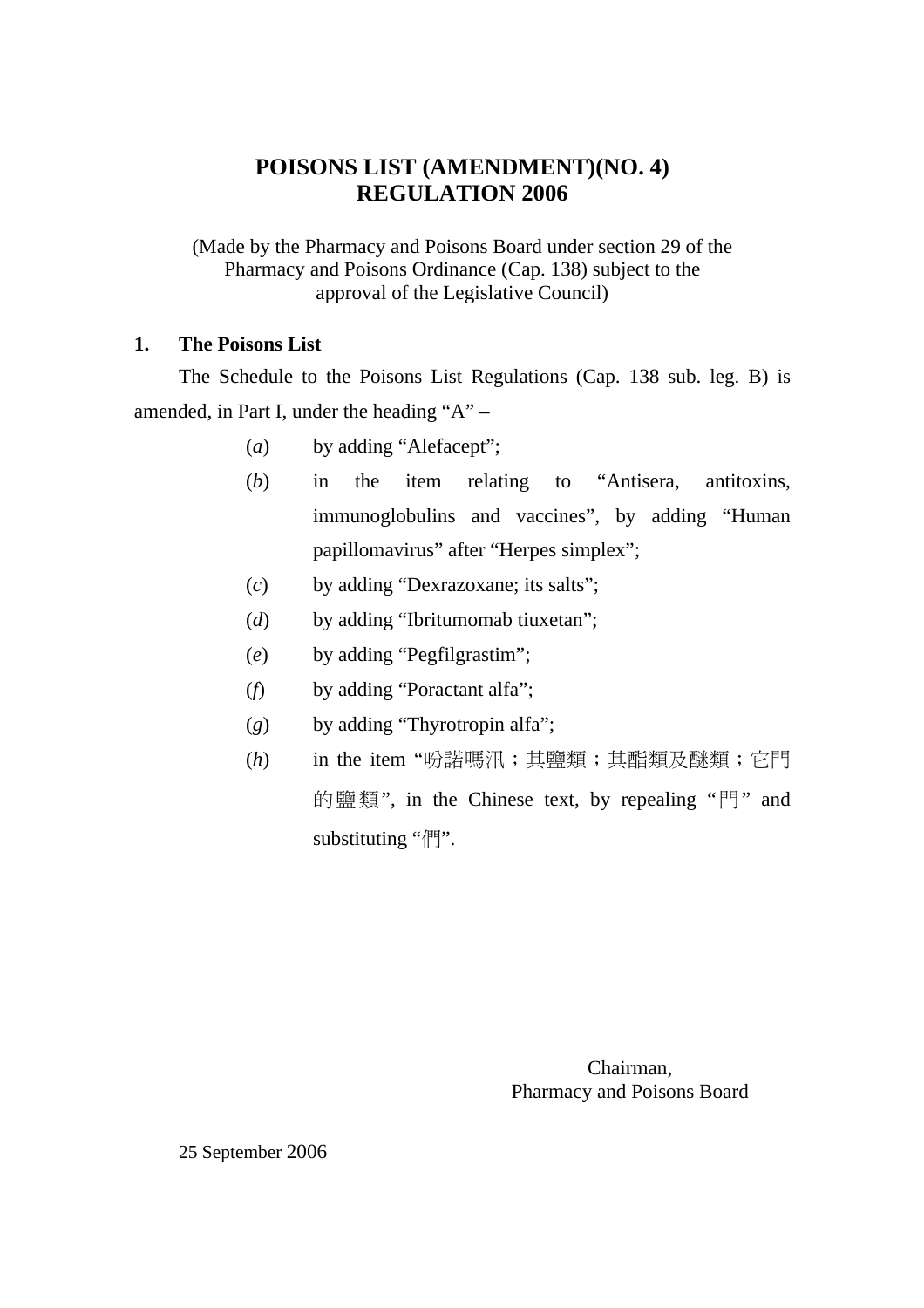#### **Explanatory Note**

This Regulation amends the Schedule to the Poisons List Regulations (Cap. 138 sub. leg. B) ("principal Regulations") –

- (*a*) to add 7 substances under the heading "A" in Part I of the Poisons List set out in the Schedule to the principal Regulations so that poisons containing those substances can only be sold on premises of authorized sellers of poisons by registered pharmacists or in his presence and under his supervision; and
- (*b*) to rectify a clerical error appearing in a substance specified in that Schedule.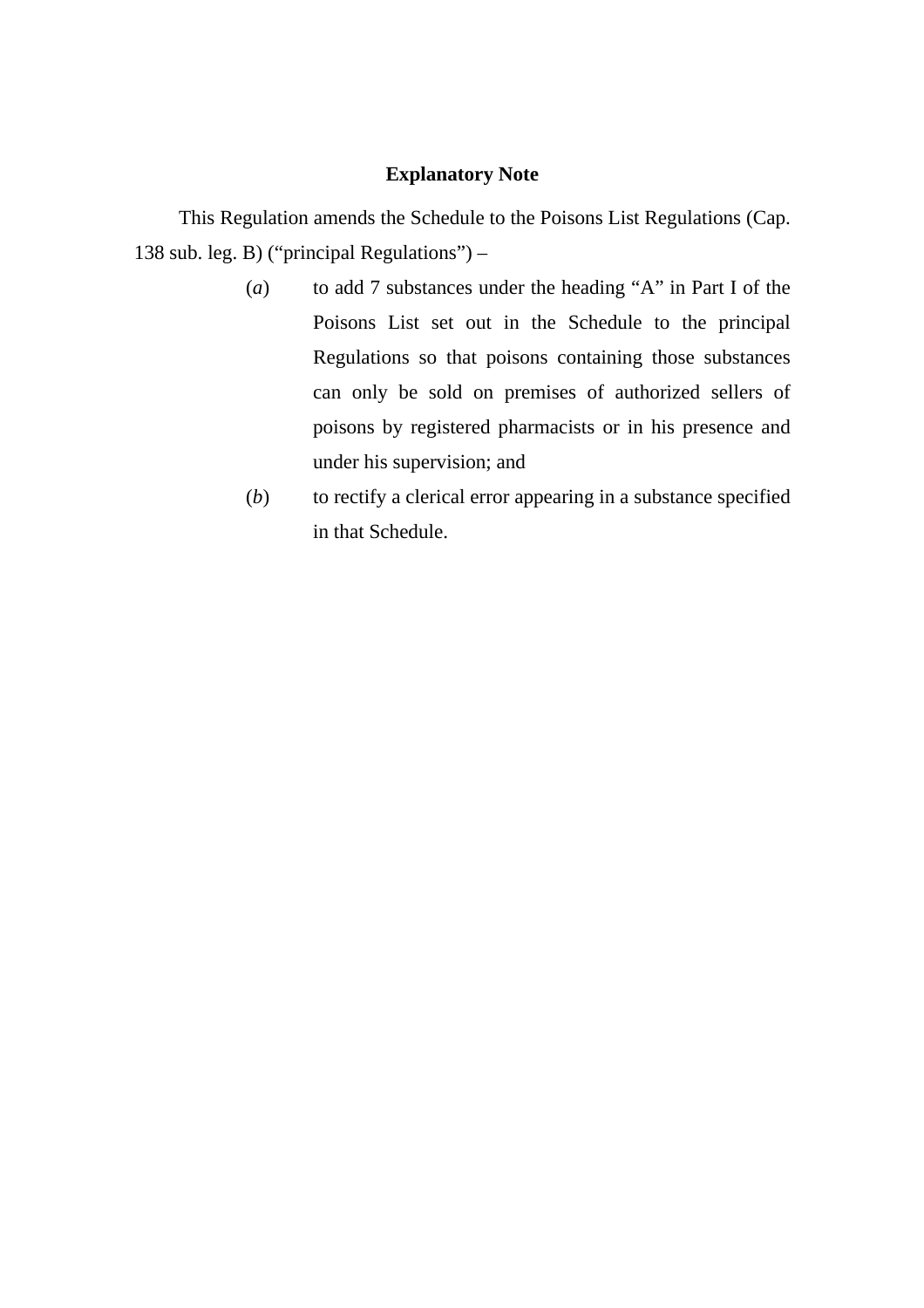## **SPEECH BY THE SECRETARY FOR HEALTH, WELFARE AND FOOD AT THE LEGISLATIVE COUNCIL ON 18 OCTOBER 2006**

## **Pharmacy and Poisons Ordinance (Cap. 138)**

## **Pharmacy and Poisons (Amendment) (No. 4) Regulation 2006 Poisons List (Amendment) (No. 4) Regulation 2006**

Madam President,

 I move that the Pharmacy and Poisons (Amendment) (No. 4) Regulation 2006 and the Poisons List (Amendment) (No. 4) Regulation 2006 as set out under my name in the paper circulated to Members be approved.

2. Currently, we regulate the sale and supply of pharmaceutical products through a registration and inspection system set up in accordance with the Pharmacy and Poisons Ordinance. The Ordinance maintains a Poisons List under the Poisons List Regulations and several Schedules under the Pharmacy and Poisons Regulations. Pharmaceutical products put on different parts of the Poisons List and different Schedules are subject to different levels of control in regard to the conditions of sale and keeping of records.

3. For the protection of public health, some pharmaceutical products can only be sold in pharmacies under the supervision of registered pharmacists and in their presence. For certain pharmaceutical products, proper records of the particulars of the sale must be kept, including the date of sale, the name and address of the purchaser, the name and quantity of the medicine and the purpose for which it is required. The sale of some pharmaceutical products must be authorized by prescription from a registered medical practitioner, a registered dentist or a registered veterinary surgeon.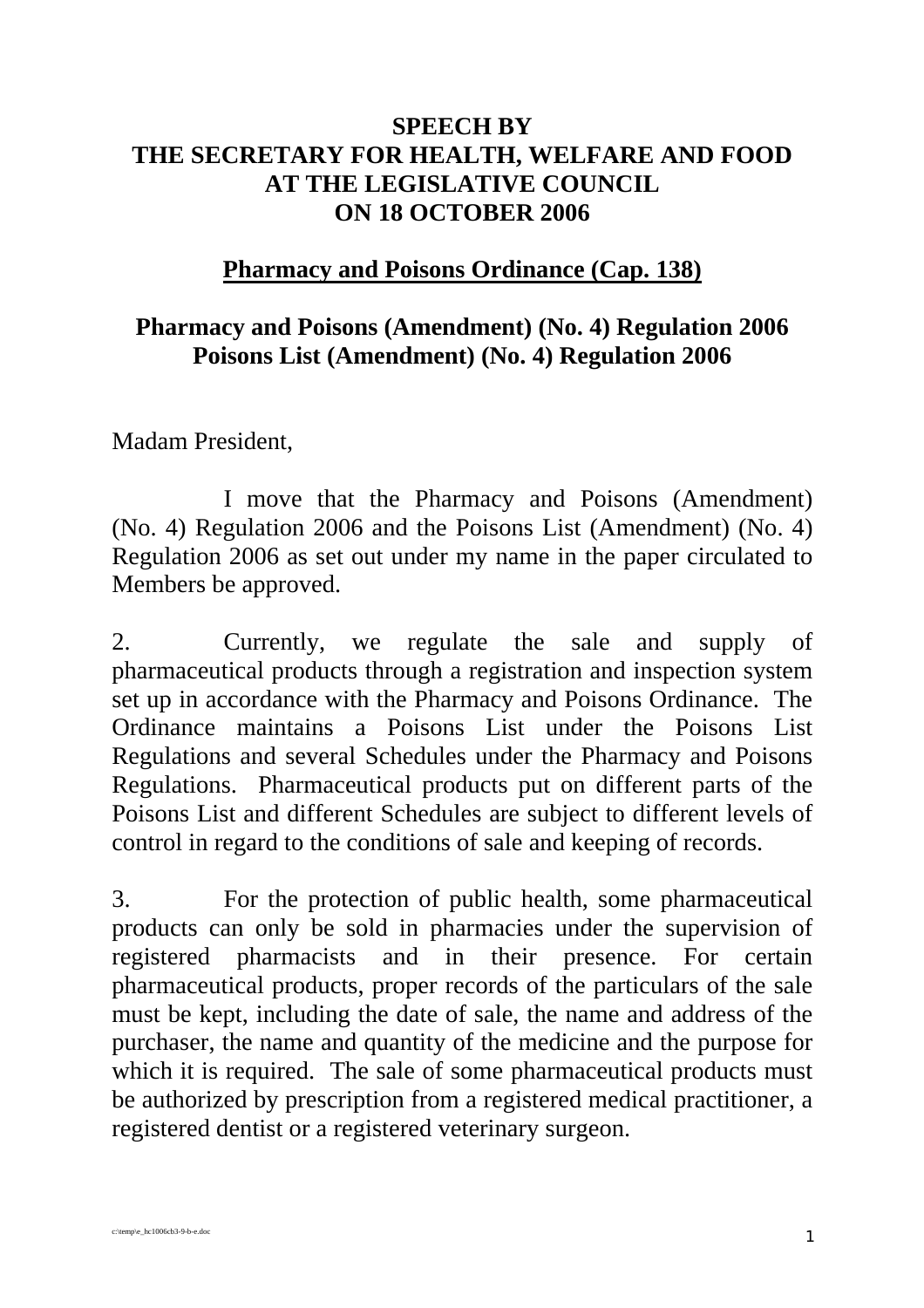4. The Amendment Regulations now before members seek to amend the Poisons List in the Poisons List Regulations and the Schedules to the Pharmacy and Poisons Regulations for the purpose of imposing control on seven new medicines.

5. Arising from seven applications for registration pharmaceutical products, the Pharmacy and Poisons Board proposes to add seven substances to Part I of the Poisons List and the First and Third Schedules to the Pharmacy and Poisons Regulations. Pharmaceutical products containing any of these substances must be sold in pharmacies under the supervision of registered pharmacists and in their presence, with the support of prescriptions.

7. We propose that these amendment regulations take immediate effect upon gazettal on 20 October 2006 to allow early control and sale of the relevant medicines.

8. The two Amendment Regulations are made by the Pharmacy and Poisons Board, which is a statutory authority established under section 3 of the Ordinance to regulate the registration and control of pharmaceutical products. The Board comprises members engaged in the pharmacy, medical and academic professions. The Board considers the proposed amendments necessary in view of the potency, toxicity and potential side effects of the medicines concerned.

9. With these remarks, Madam President, I move the motion.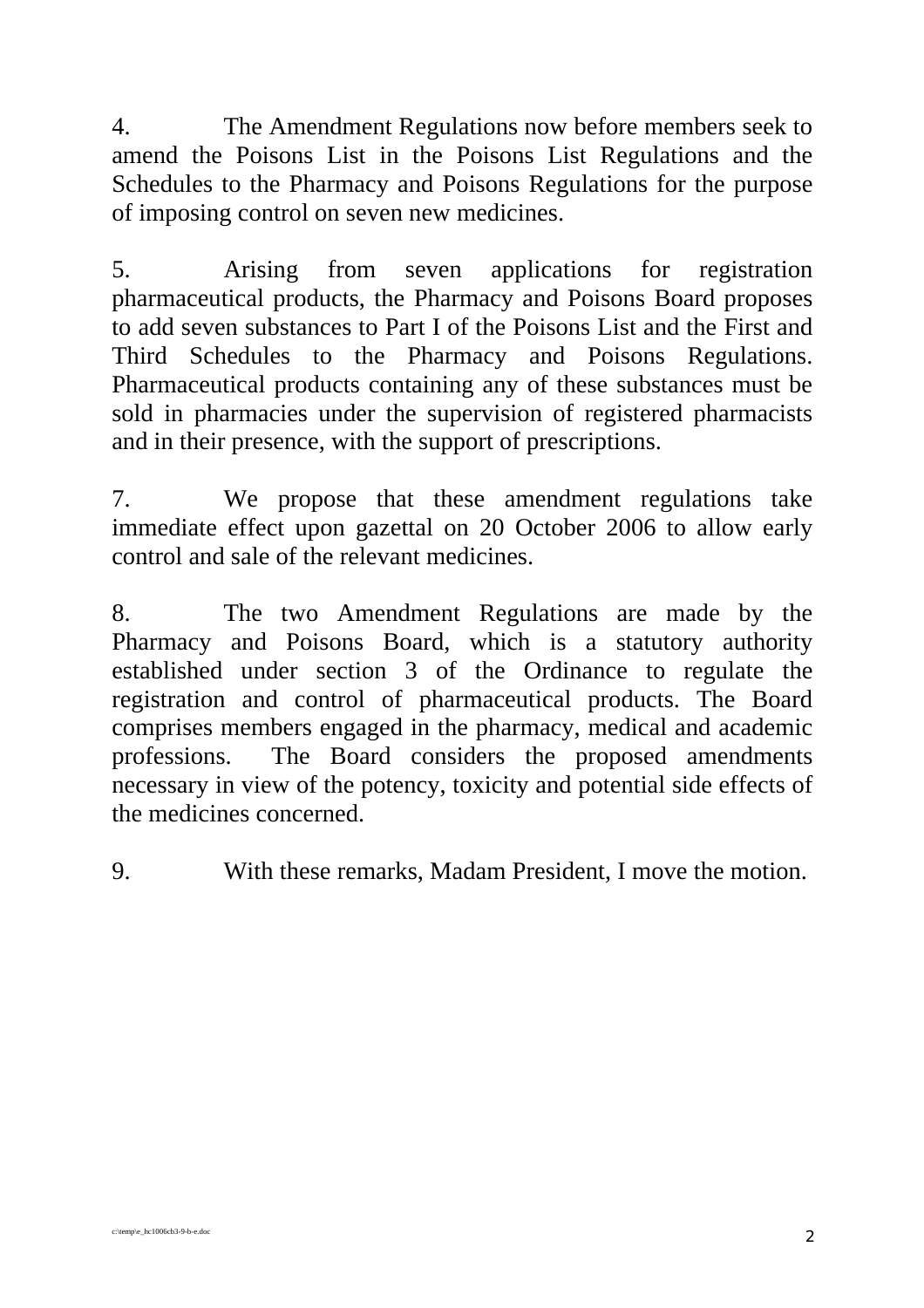#### **Poisons List (Amendment)(No. 4) Regulation 2006**

#### **Pharmacy and Poisons (Amendment)(No. 4) Regulation 2006**

#### **Supplementary Information to the Legislative Council**

## 《**2006**年毒藥表(修訂)**(**第 **4** 號**)** 規例》 《**2006**年藥劑業及毒藥(修訂)**(**第 **4** 號**)** 規例》 提交立法會的補充資料

| <b>Drug Name</b><br>藥名                                       | <b>Proposed Classification</b><br>建議類別 | <b>Reason</b><br>原因                                                                                                                                                                                                                                                          |
|--------------------------------------------------------------|----------------------------------------|------------------------------------------------------------------------------------------------------------------------------------------------------------------------------------------------------------------------------------------------------------------------------|
| Alefacept<br>Schedules poison<br> (阿來法塞)<br>第一部附表一及附表<br>三毒藥 | Part I, First and Third                | Treatment of adult patients with<br>moderate to severe chronic plaque<br>psoriasis who are suitable for systemic<br>therapy or phototherapy. It should<br>only be used when the need is<br>established by medical diagnosis.<br>Close monitoring of patient is<br>necessary. |
|                                                              |                                        | 用以治療患有中度至嚴重慢性<br>斑狀牛皮癬並適宜接受全身療<br>法或光線療法的成年病人。使<br>用此產品前須經醫生診斷爲確<br>有這方面的需要,並須密切監<br>察病人的情況。                                                                                                                                                                                 |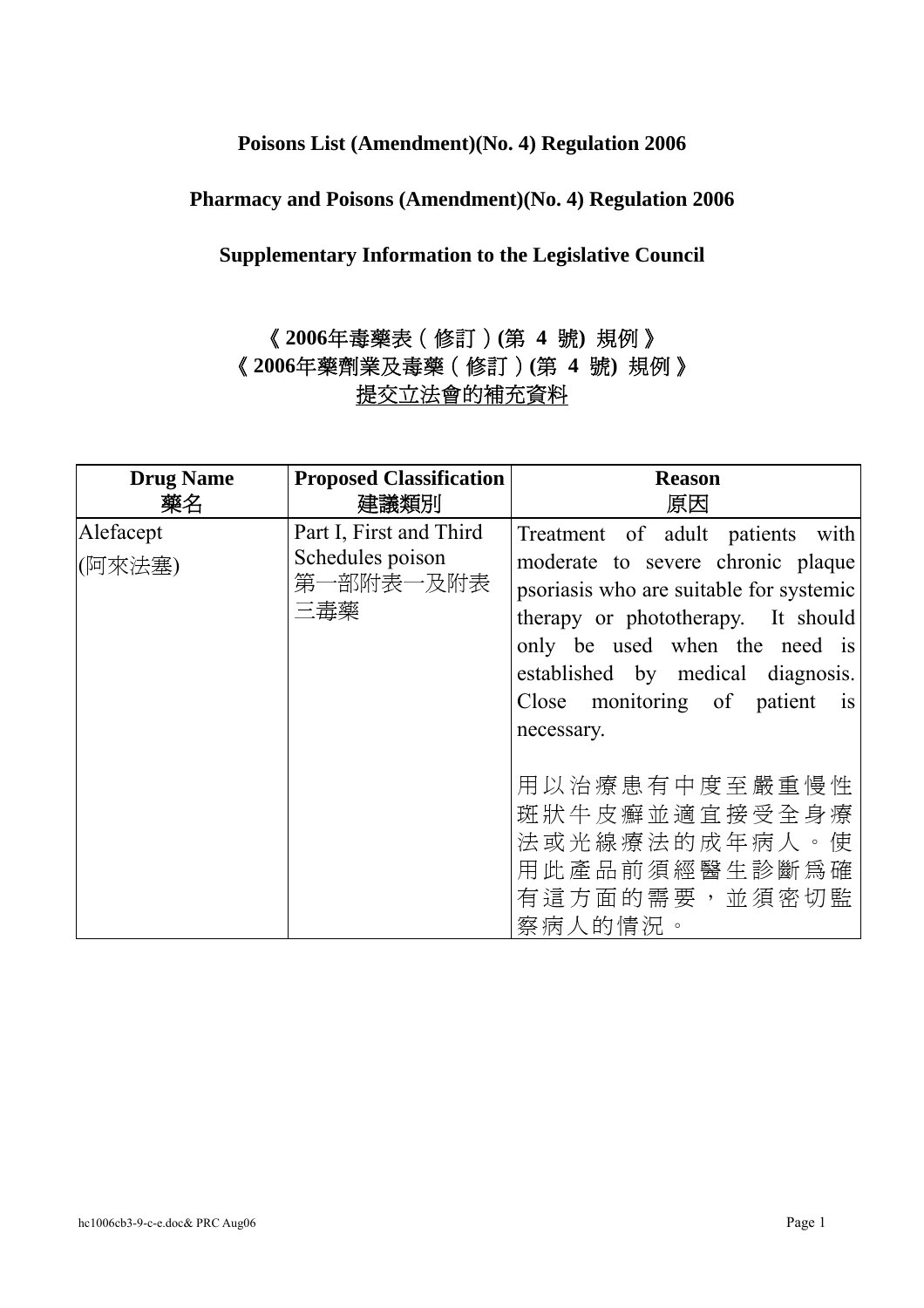| <b>Drug Name</b><br>藥名                                                                                   | <b>Proposed Classification</b><br>建議類別                          | <b>Reason</b><br>原因                                                                                                                                                                                                                |
|----------------------------------------------------------------------------------------------------------|-----------------------------------------------------------------|------------------------------------------------------------------------------------------------------------------------------------------------------------------------------------------------------------------------------------|
| In the item relating<br>"Antisera,<br>to<br>antitoxins,<br>immunoglobulins<br>and vaccines" by<br>adding | Part I, First and Third<br>Schedules poison<br>第一部附表一及附表<br>三毒藥 | This vaccine is used in girls and women<br>aged 9 to 26 for prevention of the following<br>diseases caused by Human Papilloma<br>Viruses types $6,11, 16$ and $18$ :<br>- cervical cancer<br>- genital warts (condyloma acuminata) |
| "Human<br>papillomavirus<br>vaccines"                                                                    |                                                                 | the following precancerous<br>and<br>or<br>dysplastic lesions:<br>- cervical adenocarcinoma in situ (AIS)<br>- cervical intraepithelial neoplasia (CIN)<br>grade 2 and grade 3                                                     |
| (在與"抗血清、抗毒<br>素、免疫球蛋白與疫<br>苗"有關的一項中加入<br>"人類乳頭瘤病毒疫<br>苗")                                                |                                                                 | - vulvar intraepithelial neoplasia<br>(VIN)<br>grade 2 and grade 3<br>- vaginal intraepithelial neoplasia (VaIN)<br>grade 2 and grade 3<br>- cervical intraepithelial neoplasia (CIN)<br>grade 1                                   |
|                                                                                                          |                                                                 | The use should be decided by a doctor.<br>此疫苗適用於年齡介乎9至26歲的<br>女童及婦女,用作預防人類乳頭瘤<br>病毒第6、11、16及18型所引致的<br>下列病症:<br>宮頸癌<br>生殖器疣(尖銳濕疣)                                                                                                  |
|                                                                                                          |                                                                 | 以及下列癌前或異常病變:<br>- 宮頸原位腺癌<br>- 宮頸上皮內瘤形成第2級和第3級<br>- 外陰上皮內瘤形成第2級和第3級<br>- 陰道上皮內瘤形成第2級和第3級<br>- 宮頸上皮內瘤形成第1級<br>疫苗的使用,應由醫生決定。                                                                                                          |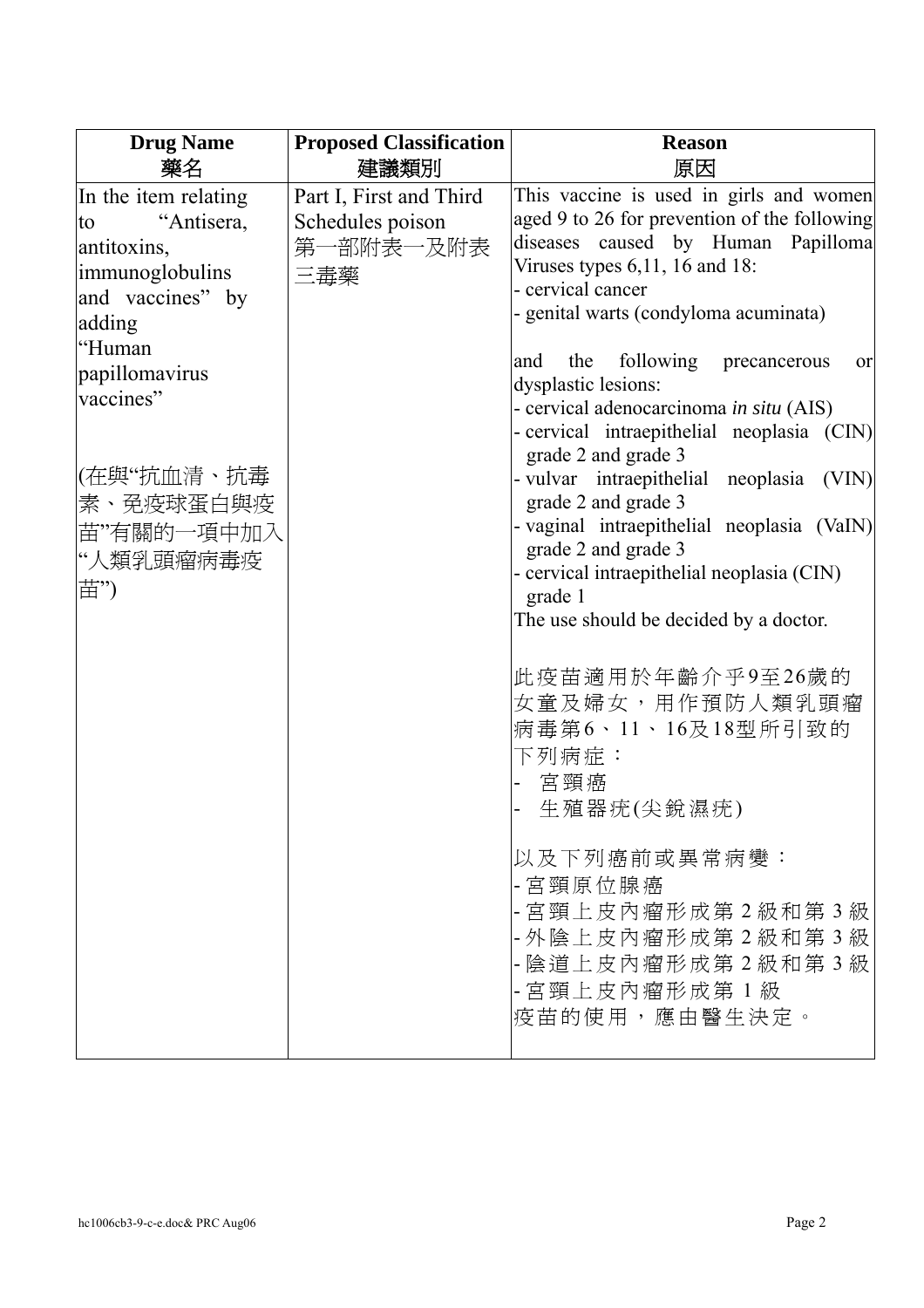| <b>Drug Name</b><br>藥名 | <b>Proposed Classification</b><br>建議類別      | <b>Reason</b><br>原因                                                                                                             |
|------------------------|---------------------------------------------|---------------------------------------------------------------------------------------------------------------------------------|
| Dexrazoxane; its salts | Part I, First and Third<br>Schedules poison | It is used for the prevention of<br>cardiotoxicity resulting from cytotoxic                                                     |
| (右雷佐生;其鹽類)             | 第一部附表一及附表<br>三毒藥                            | chemotherapy with<br>anthracycline-containing chemotherapy<br>regimens. The use should be decided<br>and monitored by a doctor. |
|                        |                                             | 此藥用作以預防因用含蒽環類抗生 <br> 素的細胞毒素化學療程時所引起的 <br>心臟中毒。藥物的使用,應由醫生<br>決定和監察。                                                              |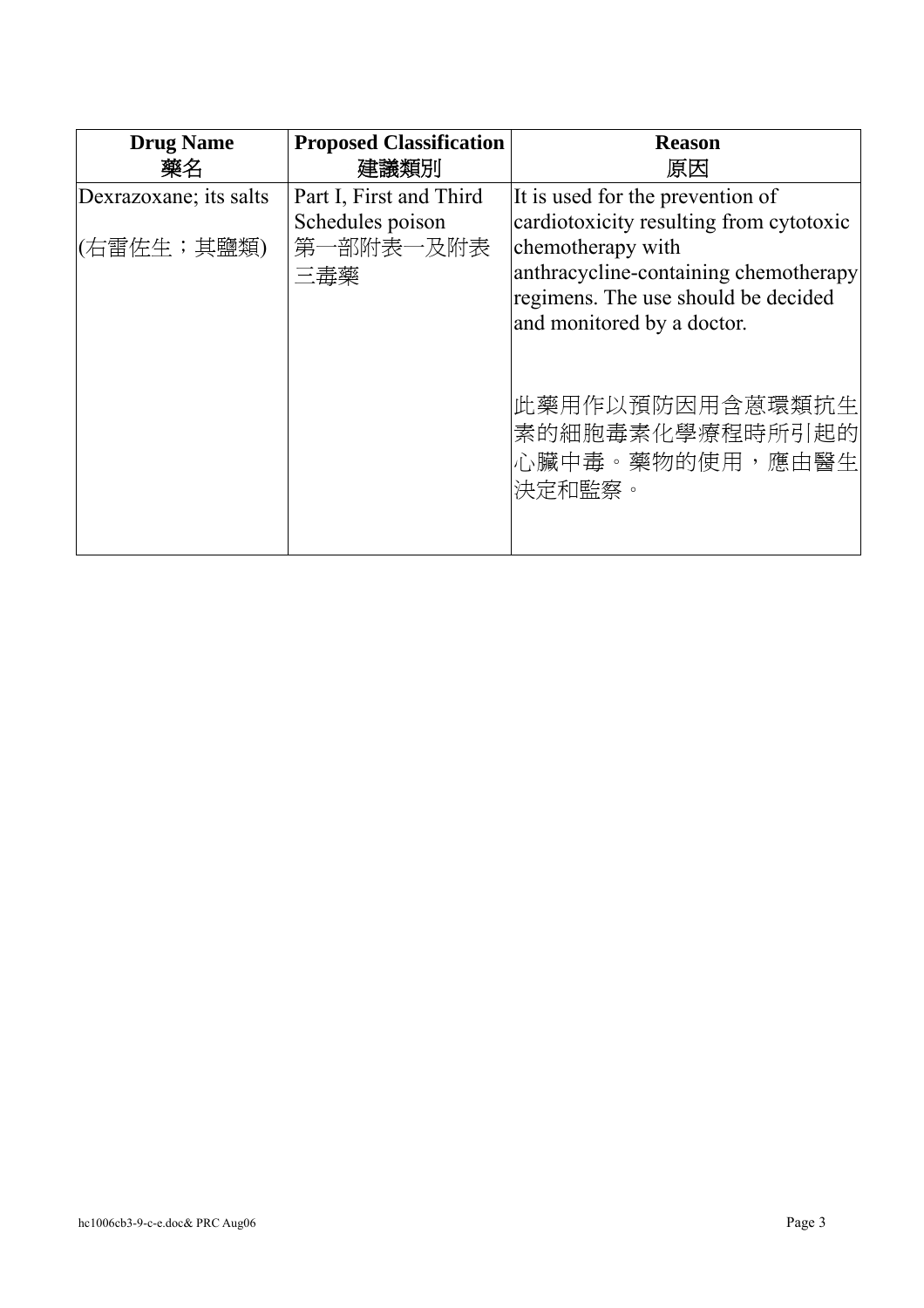| <b>Drug Name</b><br>藥名                                                                             | <b>Proposed Classification</b><br>建議類別                                                                                                                                                                                                                                                                                                                                                                                                                                                                 | <b>Reason</b><br>原因                                                                                                                                                                                 |
|----------------------------------------------------------------------------------------------------|--------------------------------------------------------------------------------------------------------------------------------------------------------------------------------------------------------------------------------------------------------------------------------------------------------------------------------------------------------------------------------------------------------------------------------------------------------------------------------------------------------|-----------------------------------------------------------------------------------------------------------------------------------------------------------------------------------------------------|
| Ibritumomab tiuxetan<br>Part I, First and Third<br>(替伊莫單抗)<br>Schedules poison<br>第一部附表一及附表<br>三毒藥 | The drug, when labelled with the<br>radioactive yttrium-90 $\int^{90} Y$ ], is used<br>for treatment of adult patients with<br>relapsed or refractory<br>rituximab<br>$CD20+$<br>follicular<br>B-cell<br>non-Hodgkin's lymphoma (NHL).<br>It should only be used when the need<br>is established by medical diagnosis.<br>Administration should be done by<br>personnel with appropriate training for<br>manipulation<br>and<br>the<br>of<br>use<br>radionuclides with designated clinical<br>setting. |                                                                                                                                                                                                     |
|                                                                                                    |                                                                                                                                                                                                                                                                                                                                                                                                                                                                                                        | 此 藥 以 放 射 性 釔 -90[ $^{90}$ Y]示 蹤 ,<br>用以治療患有CD20抗原陽性和<br>濾泡性B細胞的非何杰金氏淋巴<br>瘤。此藥只可用於曾接受"利妥<br>昔單抗"療法但其後復發或療效<br>欠佳的的成年病人。<br>使用此產品前須經醫生診斷為<br>確有這方面的需要,並應由獲<br>適當訓練使用和操控放射性核<br>素的人員在指定的臨牀環境下<br>施用。 |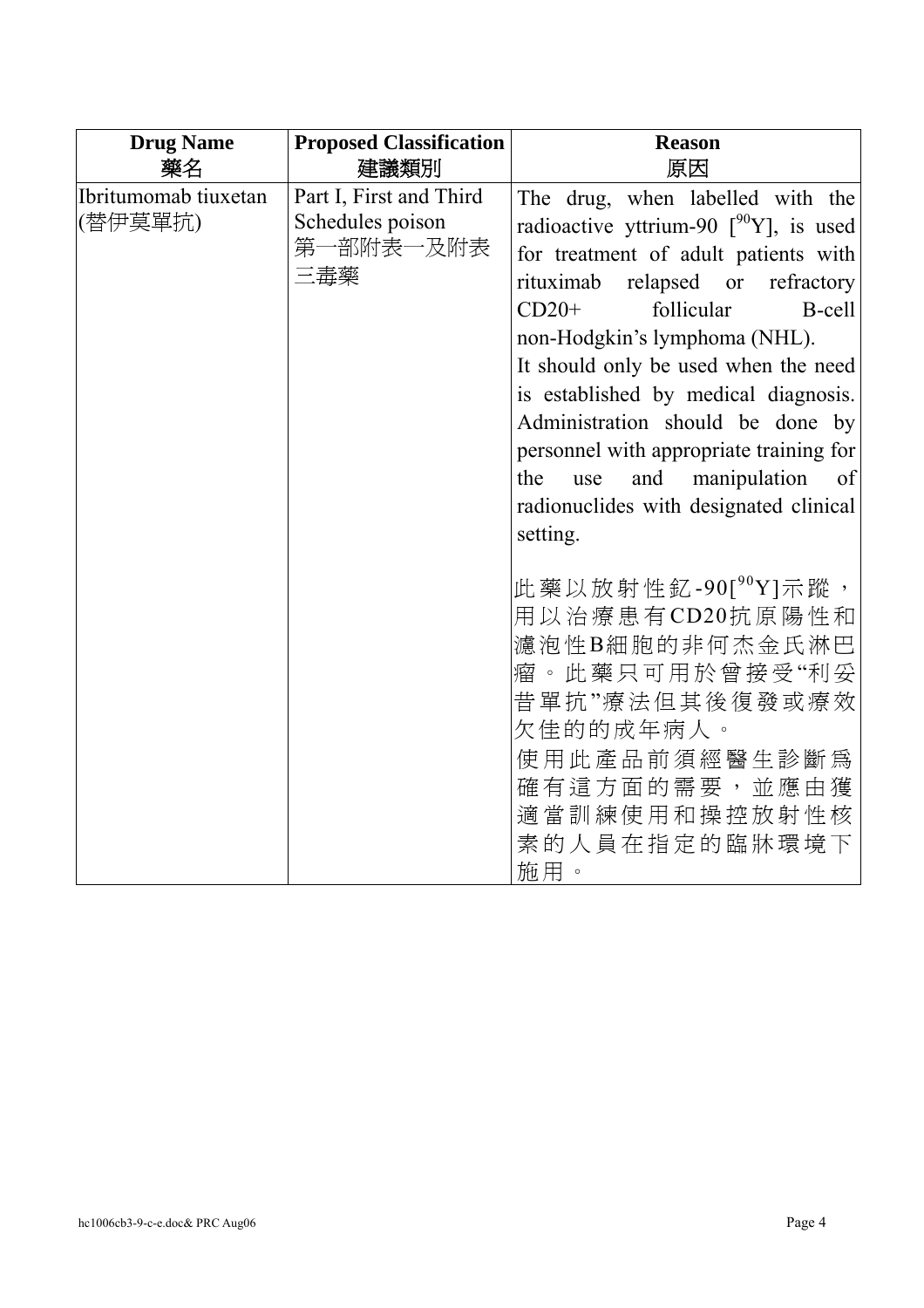| <b>Drug Name</b><br>藥名  | <b>Proposed Classification</b><br>建議類別                          | <b>Reason</b><br>原因                                                                                                                                                                                                                                                                                         |
|-------------------------|-----------------------------------------------------------------|-------------------------------------------------------------------------------------------------------------------------------------------------------------------------------------------------------------------------------------------------------------------------------------------------------------|
| Pegfilgrastim<br>(培非司亭) | Part I, First and Third<br>Schedules poison<br>第一部附表一及附表<br>三毒藥 | Used for the reduction in the duration<br>of neutropenia and the incidence of<br>febrile neutropenia in patients treated<br>with cytotoxic chemotherapy against<br>cancers (with the exception of chronic<br>myeloid leukaemia and<br>myelodysplastic syndromes).<br>The use should be decided by a doctor. |
|                         |                                                                 | 用於曾經接受細胞毒素化學治<br>療來對抗惡性腫瘤(慢性骨髓細<br>胞白血病及骨髓增生異常綜合<br>症除外)的病人,以縮短中性粒<br>細胞減少症發病期,及減低發<br>熱性中性粒細胞減少症發病<br>率。使用該產品與否,須由醫<br>生決定。                                                                                                                                                                                |
| Poractant alfa          | Part I, First and Third<br>Schedules poison<br>第一部附表一及附表<br>三毒藥 | For treatment of respiratory distress<br>syndrome (RDS) in pre-term babies.<br>Prophylactic use in premature infants<br>at risk for RDS. Its use should be<br>decided by a doctor when the need is<br>confirmed.<br>用以治療患有呼吸窘迫綜合症<br>的早產嬰兒,亦可用於易患此<br>症的早產嬰兒以作預防用涂。<br>使用此產品與否,須在確定有<br>這方面的需要時由醫生決定。       |